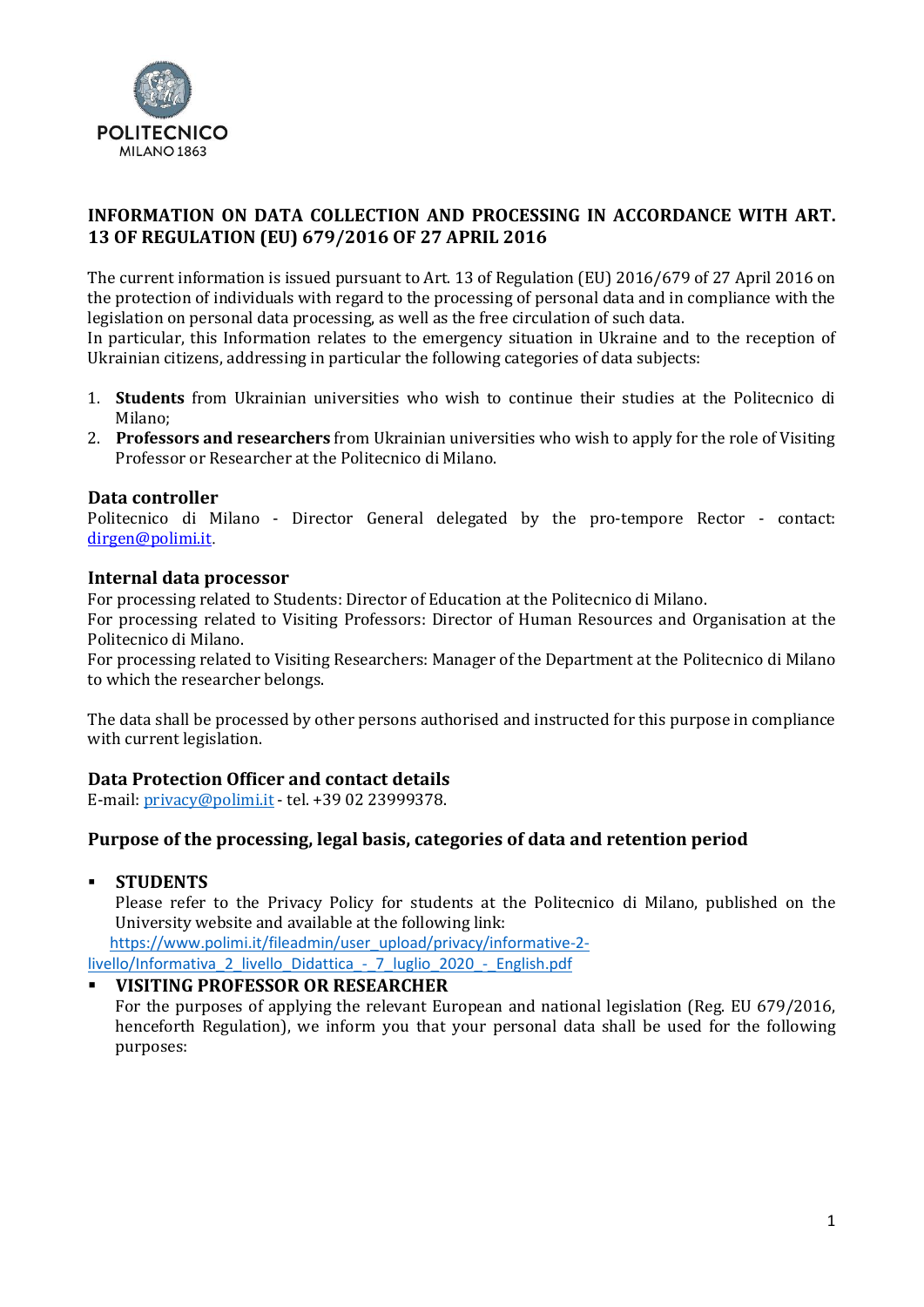

| Intended purpose of the<br>personal data processing                                                                                              | Legal basis of the<br>processing                                         | <b>Categories of</b><br>personal data<br>subject to<br>processing                          | <b>Retention period of</b><br>personal data                                                                                                  |
|--------------------------------------------------------------------------------------------------------------------------------------------------|--------------------------------------------------------------------------|--------------------------------------------------------------------------------------------|----------------------------------------------------------------------------------------------------------------------------------------------|
| <b>Purpose 1</b><br>Managing the selection<br>procedures for the role of<br><b>Visiting Professor/Scientist</b><br>at the Politecnico di Milano. | Public interest<br>(Article 6,<br>paragraph 1 e) of<br>the Regulation).  | • Personal details<br>• Contact details<br>• Academic<br>information<br>• Tax information  | The collected data will<br>be kept for a period of 5<br>years.                                                                               |
| <b>Purpose 2</b><br>Managing the contractual<br>relationship between<br>Visiting Professor or<br>Researcher and the<br>Politecnico di Milano.    | Contract<br>(Article 6,<br>paragraph 1 b) of<br>the Regulation).         | • Personal details<br>• Contact details<br>• Academic<br>information<br>Tax<br>information | The collected data will<br>be kept for the duration<br>of the contractual<br>relationship and<br>subsequently for a<br>duration of 10 years. |
| <b>Purpose 3</b><br>Publication of the CV on the<br>university website in<br>compliance with the<br>regulations on transparency.                 | Legal obligation<br>(Article 6,<br>paragraph 1 c) of<br>the Regulation). | • Personal details<br>• Contact details<br>• Academic<br>information<br>• Tax information  | The data collected will<br>be kept for as long as<br>required by the relevant<br>legislation in force.                                       |
| <b>Purpose 4</b><br>Archival, historical and<br>research conservation.                                                                           | Public interest<br>(Article 6,<br>paragraph 1e) of<br>the Regulation).   | • Personal details<br>• Contact details<br>• Academic<br>information                       | Unlimited.                                                                                                                                   |

# **Possible special categories of data**

In the event that the processing also involves the processing of special personal data relating to status, the legal basis of the processing can be found in Art. 9, paragraph 2 g) of the Regulation and in Art. 2 sexies, paragraph 2 bb) of Leg. Decree 196/2003 for education and training in schools, professional settings or universities.

The Politecnico di Milano adopts appropriate and specific measures in order to protect the data subjects.

# **Nature of the data**

The provision of the data requested for the purposes described above is mandatory.

Without this required data, we cannot proceed with the selection of Visiting Professor/Researcher and cannot guarantee that students will be able to study at the Politecnico di Milano.